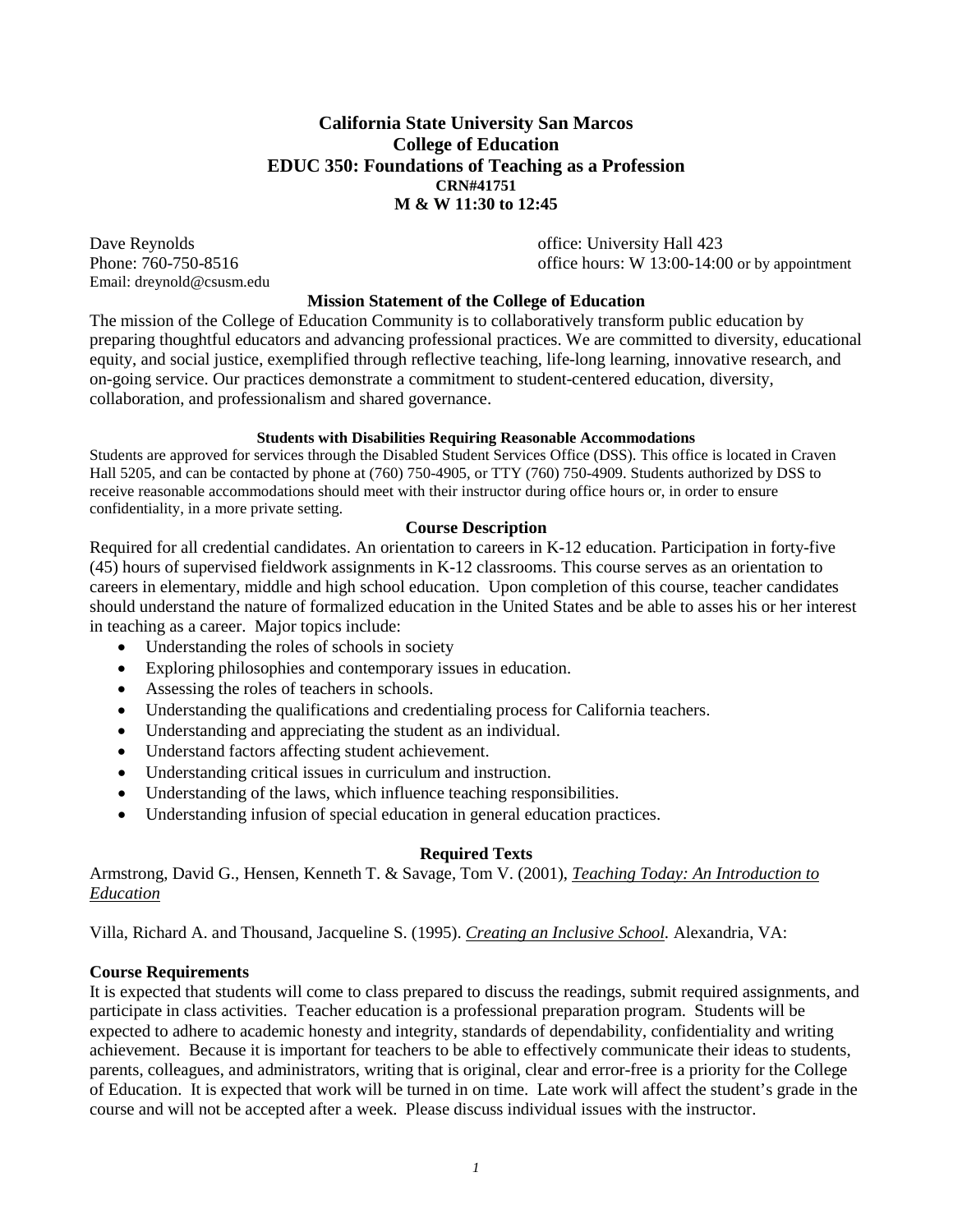#### **Attendance Policy**

Due to the dynamic and interactive nature of course in the COE, all students are expected to attend all classes and participate actively. At a minimum, students must attend more than 80% of class time, or s/he may not receive a passing grade for the course at the discretion of the instructor. **If two class sessions are missed, or if the student is late (or leaves early) more than three sessions, s/he cannot receive a grade of "A".** If three class sessions are missed, the highest possible grade that can be earned is a "C+". If extenuating circumstances occur, the student should contact the instructor as soon as possible to make appropriate arrangements.

### **Field Work**

In addition to in-class work, assigned readings and projects, students will participate in forty-five (45) hours of supervised fieldwork assignments in a variety of public school settings. Approximately half of your time should be spent in one teacher's classroom, and the remainder of the time should be distributed among other classrooms. A recommendation (usually from the classroom teacher where most of the fieldwork is done), as well as a Field Experience Form with documented hours and teacher verification, are requirements for admission to the CSUSM Teacher Credentialing programs. A minimum grade of a C+ is also required in this course.

### **Use of Technology**

Students are expected to demonstrate competency in the use of various forms of technology (i.e. word processing, electronic mail, use of the Internet, and/or multimedia presentations). Specific requirements for course assignments with regard to technology are at the discretion of the instructor.

### **Creating the Inclusive Classroom**

Students will demonstrate a knowledge of laws and dispositions that relate to special education through a variety of activities such as the viewing and analysis of the video F.A.T. City, reading and analysis of "School Law & Diversity," and/or Creating an Inclusive School.

# **Teaching Performance Expectation (TPE) for EDUC 350**

A primary goal of EDUC 350 is to begin the process of developing teacher candidates to become professional educators. The following TPE (Teacher Performance Expectation) is expected to be met during this course:

# **TPE 12: PROFESSIONAL, LEGAL, AND ETHICAL OBLIGATIONS**

Candidates are aware of their own personal values and biases and recognize ways in which these values and biases affect the teaching and learning of students. They resist racism and acts of intolerance. Candidates appropriately manage their professional time spent in teaching responsibilities to ensure that academic goals are met.

Candidates for a Teaching Credential understand and honor legal and professional obligations to protect the privacy, health, and safety of students, families, and other school professionals. They are aware of and act in accordance with ethical considerations and they model ethical behaviors for students. Candidates understand and honor all laws relating to professional misconduct and moral fitness.

### **Teaching Performance Assessment for Developing as a Professional Educator**

The successful completion of the Initial Philosophy of Teaching Statement is a requirement for completion of this course and partially meeting the TPE described above. This statement will be used for assessment both in the course and at completion of the College of Education program. Retain an electronic copy of your statement for submission for your portfolio at the completion of the program.

# **Class Discussions and Participation**

Students will engage in active learning each class session, and will be expected to actively participate.

- Do you participate in class discussions productively, sharing your knowledge and understandings?
- Do you interact productively with your peers, taking on a variety of roles (leader, follower, etc.)?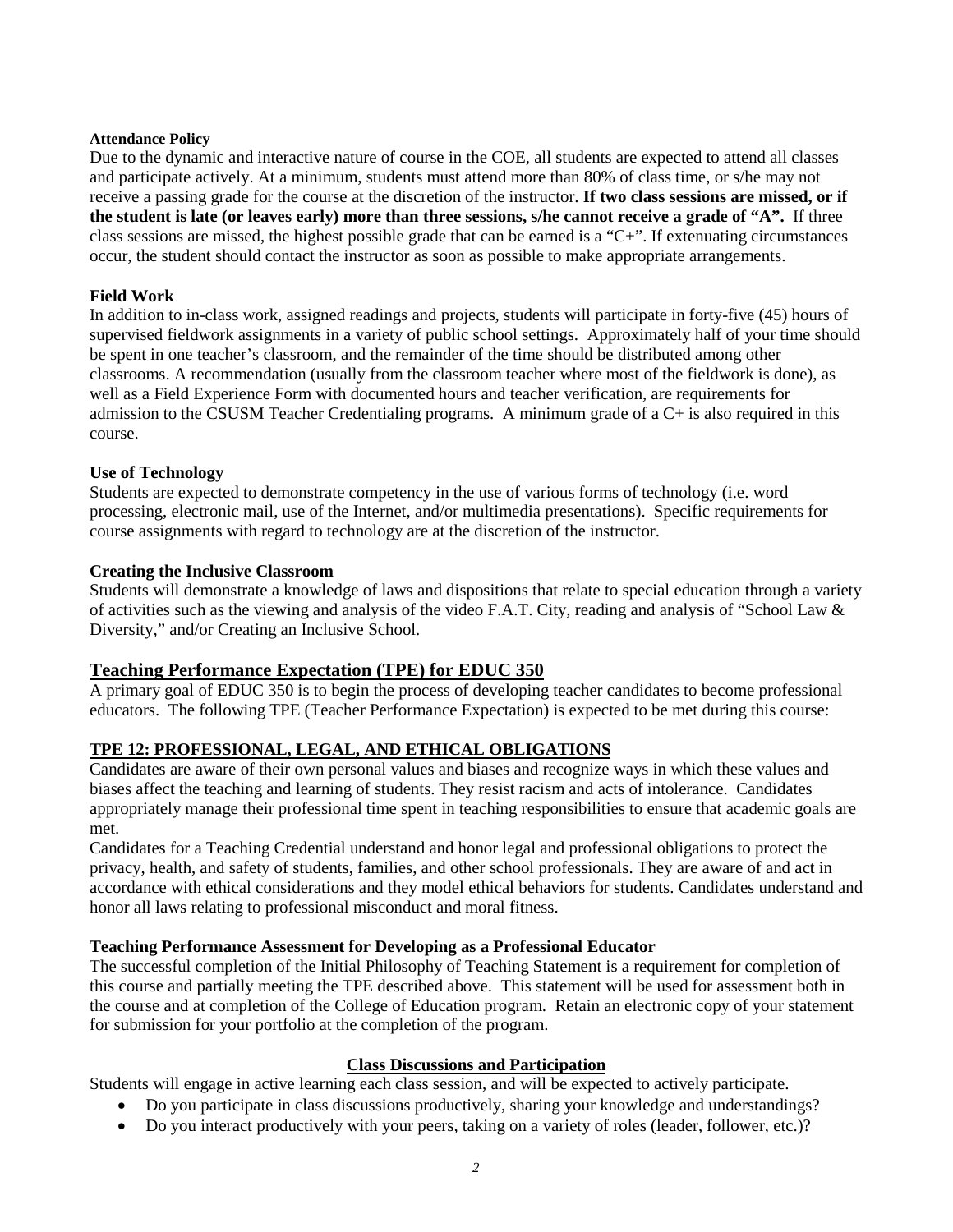- Do you contribute appropriately in group work, doing your "share"?
- Are you able to accept others' opinions?
- Are you supportive of others' ideas?
- Do you support your peers during their presentations?
- Can you monitor and adjust your participation to allow for your ideas as well as others to be heard?

#### **Foundations of Teaching Notebook**

You will keep a class notebook, and will meet with the instructor during the last class period to review contents:

- I. Philosophy of Teaching
- II. Law and Diversity Assignment
- III. Contemporary Issues Handouts from Group Presentations
- IV. Chapter Organizers from Group Chapter Presentations

| Teaching Today: An Introduction to Education |                                                 |                                                |  |  |  |
|----------------------------------------------|-------------------------------------------------|------------------------------------------------|--|--|--|
|                                              | Chapter 1 Teaching in an Age of Change          | <b>Chapter 9 Assessing Learning</b>            |  |  |  |
|                                              | Chapter 2 Becoming a Professional Educator      | Chapter 10 Relationship Among Society, Schools |  |  |  |
|                                              | & Learners                                      | Chapter 11 Historical Roots of American Ed     |  |  |  |
|                                              | Chapter 3 Legal Issues Affecting Teachers       | Chapter 12 Practical Influence of Philosophy   |  |  |  |
|                                              | Chapter 4 Multiculturalism                      | Chapter 13 Challenges of School Reform         |  |  |  |
|                                              | Chapter 6 Learners' Rights and Responsibilities |                                                |  |  |  |
|                                              | <b>Chapter 5 Exceptional Learners</b>           |                                                |  |  |  |
|                                              | Chapter 7 Effective Instruction                 |                                                |  |  |  |
|                                              | Chapter 8 Classroom Management and Discipline   |                                                |  |  |  |
|                                              | Creating an Inclusive School                    |                                                |  |  |  |
|                                              | Chapter 1                                       |                                                |  |  |  |
|                                              | Voices, p.125-135                               |                                                |  |  |  |
| V.                                           | <b>Field Experience Documentation</b>           |                                                |  |  |  |
|                                              | <b>Field Observation Form Cover Sheet</b>       |                                                |  |  |  |
|                                              | Field Experience Form                           |                                                |  |  |  |
|                                              | Field Experience Journal Entries 1-15           |                                                |  |  |  |
|                                              |                                                 |                                                |  |  |  |

| <b>Course Assignments</b>                           |     |  |
|-----------------------------------------------------|-----|--|
| 1, Philosophy of Teaching                           | 30% |  |
| 2. Law and Diversity Assignment                     | 10% |  |
| 3. Group Presentation on Contemporary Issue         | 15% |  |
| 4. Group Chapter Presentation and Chapter Organizer | 15% |  |
| 5. Field Experience Log and Journal                 | 30% |  |
|                                                     |     |  |

TOTAL 100%

**Late assignments will be penalized by a 10-point reduction each day they are late. Keep digital copies of all assignments for your Credential Program Electronic Portfolio. Note: You may not pass this class without completing the 45 hours of Field Experience.**

#### **1. Philosophy of Teaching Statement**

Organize your thoughts in a way that expresses your beliefs about schools, teaching and learning. Articulate your thoughts so that your reader is able to form a picture of the teacher you hope to become. Think of your audience as the hiring committee of a school district in which you passionately hope to teach. You want your audience to connect your name and face with a distinct set of beliefs. Your philosophy should reflect your beliefs about teaching and learning, and your view of the social context of schools for the  $21<sup>st</sup>$  century in a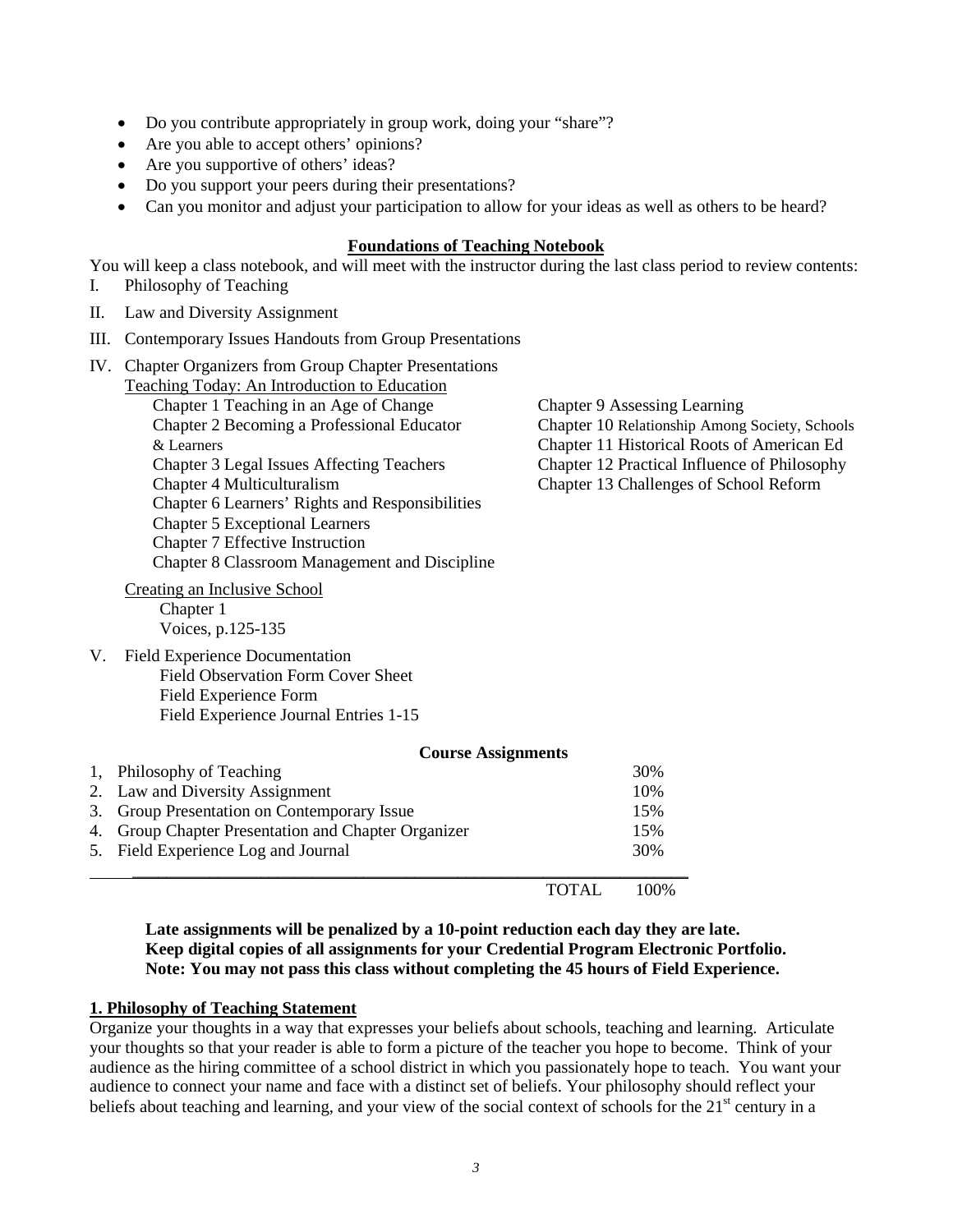multicultural society. You should demonstrate professional vocabulary as you discuss your beliefs and knowledge.

### Questions to Guide You

### 1. What is schooling?

What are the purposes of education and schools? What are schools for? How is schooling in a democracy different from schooling in a totalitarian state? What responsibilities do you have as an employee of the public, and what happens when you disagree with public policy? What about when you disagree with parents? What are your goals for your students?

## 2. What is teaching?

What are the purposes of teaching? Who or what is the source of knowledge in the classroom? Is teaching a one-way or two-way venture? How will you decide what to teach? Do you consider yourself a teacher of students, or of content, or both? Is teaching better described as a set of skills and knowledge, or as a set of values and attitudes? What is it about teaching that you most look forward to, and that you most fear? What is your metaphor for the teacher? What are your ethical responsibilities as a teacher? How will you contribute to the profession of teaching? What is the teachers' role as a bridge to the community? What is the teacher's role in educational renewal and reform?

## 3. What is learning?

What is knowledge? If you teach and students don't learn, whose problem is that? How will you know when students have learned something? Are students empty vessels into which you will pour knowledge? What does learning mean for students of different abilities or ethnicities or genders or economic classes? How will your classroom be responsive to the multiple communities represented in your students? Do all students need to learn the same thing? How important is classroom environment to learning? How will you decide what content to teach in the all-too-short time allotted to you?

*NOTE: Use the questions to frame your thoughts. Do not simply answer the questions.*

# Criteria:

- Did you draw on all your resources/experiences to write your philosophy and not just the book?
- Are you clear about your own beliefs?
- Do you have a clear organization of ideas?
- Can you articulate your ideas fluently and coherently with correctness of written expression (grammar, syntax, spelling)?
- Is it clear you have had enough exposure to schools to write your current philosophy?
- Did you address the areas of education, teaching, and learning?

# **2. Law and Diversity Assignment**

You will apply your understanding of the legal context of inclusive education and laws which influence teaching responsibilities.

### **Study the following chapters and web sites:**

Thousand, J.S. (passed out in class) Laws related to special education that affect teachers.

- Villa, R. A. & Thousand, J. S. (l995). Creating an inclusive school. Alexandria, VA: Association for Supervision and Curriculum Development. Read all of Chapter 2.
- U.S. Disability Law. Internet address:

www.law.cornell.edu/topics/disability.html

Includes information about laws affecting people with disabilities.

OSERS IDEA Home Page. Internet address:

www.ed.gov/offices/OSERS/IDEA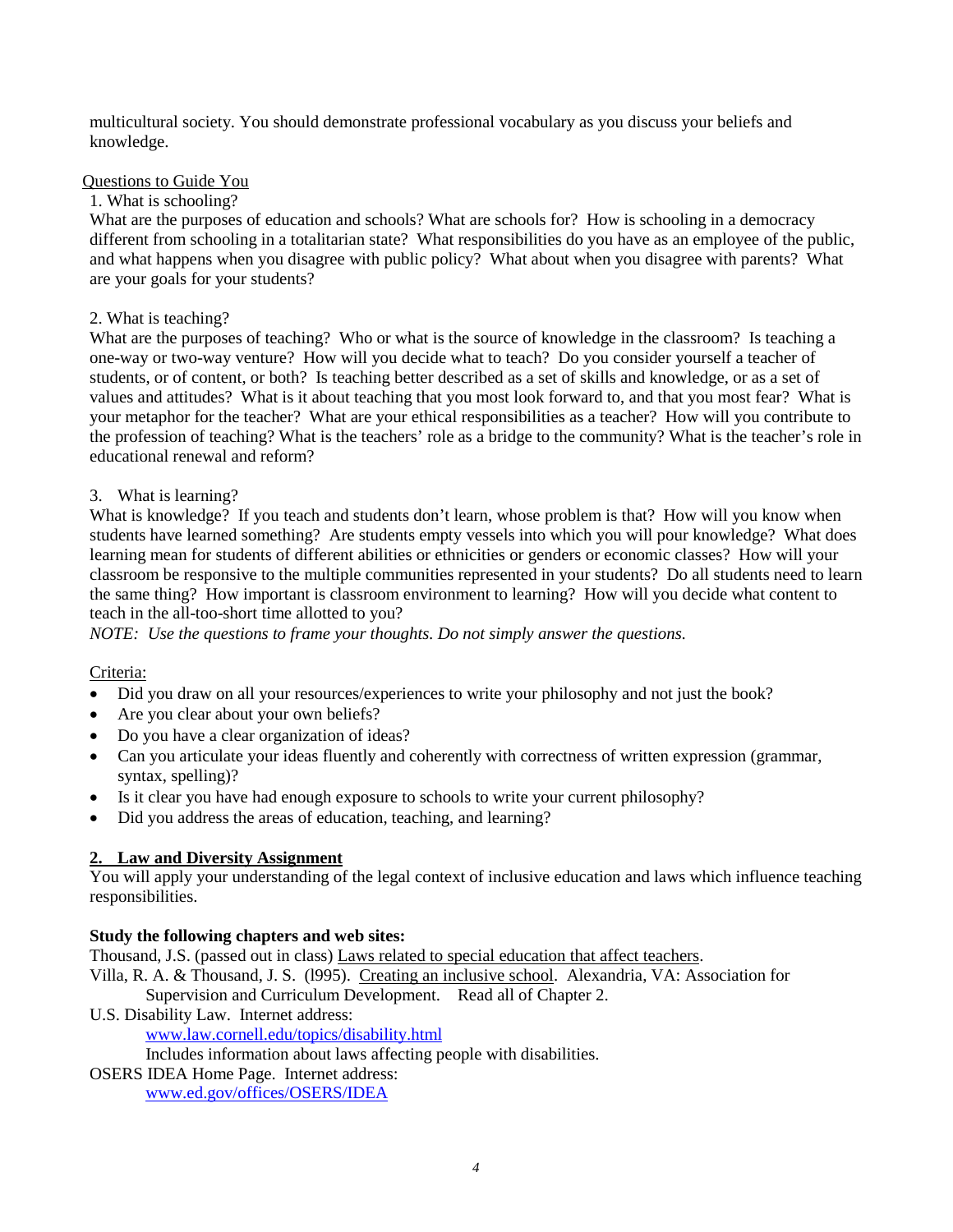Explanation of federal legislation known as IDEA, which ensures a free appropriate education in the least restrictive environment for children with disabilities. The latest l997 federal reauthorization of the law is explained in detail.

# **Reflection and Applications:**

Apply your understanding of the legal context of inclusive education and laws that influence your teaching

responsibilities by:

- 1. In writing, identify five laws or court decisions that influence you as a professional educator. At least one of these five must relate to special education law. Give a rationale for each selection. Why is it important to you? How might they affect your teaching?
- 2. Be prepared to share selections and rationale for selection of the laws and decisions on the day the assignment is due.

# **3. Group Presentation on Contemporary Issue**

You and your group members will become familiar with a contemporary issue in education and will present your learning to your peers in the form of a debate, in order to broaden the class's knowledge and perspective of education issues. Your topic must have multiple perspectives (pros and cons). Examples of topics include standardized testing, bilingual education, tracking, school safety programs, the role of technology, government involvement, sex education, censorship, and gender equity.

Library Research: In groups, students will plan and conduct library research on a contemporary issue in education. Group members should thoroughly investigate the issue, its pros and cons, implications (the "so what") of the issue, and applications to schooling today. Each group will create a two page typed abstract AND a selected reading list (12-15 references in bibliographic form, only 3 of which may be web sites) to give to each class member on the day of the presentation. Group members' names should be at the top of the stapled handout. Come to class prepared to present all perspectives.

Class Presentation: On the day of your presentation, half of the group members will be assigned a "pro" orientation and half will be assigned a "con" orientation. You will be given time during class to (a) develop your pro or con stance, (b) decide on major points to cover, (c) anticipate major points and arguments by member of the opposing team, and (d) develop introductory and concluding statements.

Criteria:

- Do you understand a major issue affecting education and can you speak intelligently to your peers so they understand the issue?
- Did you read from enough sources to gather relevant information?
- Are you able to synthesize information to present a concise yet thorough report?
- Are you able to organize resources (materials, people, etc.) in support of your presentation?
- Did you present your information confidently, creatively, and in an organized manner?
- Are you able to apply what you've learned about effective teaching to engage your audience during your presentation?
- Are you able to use technology to support your presentation?
- Are you able to develop an appropriate abstract and bibliography?

# **4. Group Chapter Presentation and Chapter Organizer**

In small groups give a 45-60 minute overview of an assigned chapter from one of the textbooks. The presentation should include a graphic organizer handout that students can use to follow the presentation and take notes on and one activity from the chapter or one that you design. You will not be able to cover all the details of the chapter, so you must pick key terms and concepts that you think are important for your peers to understand.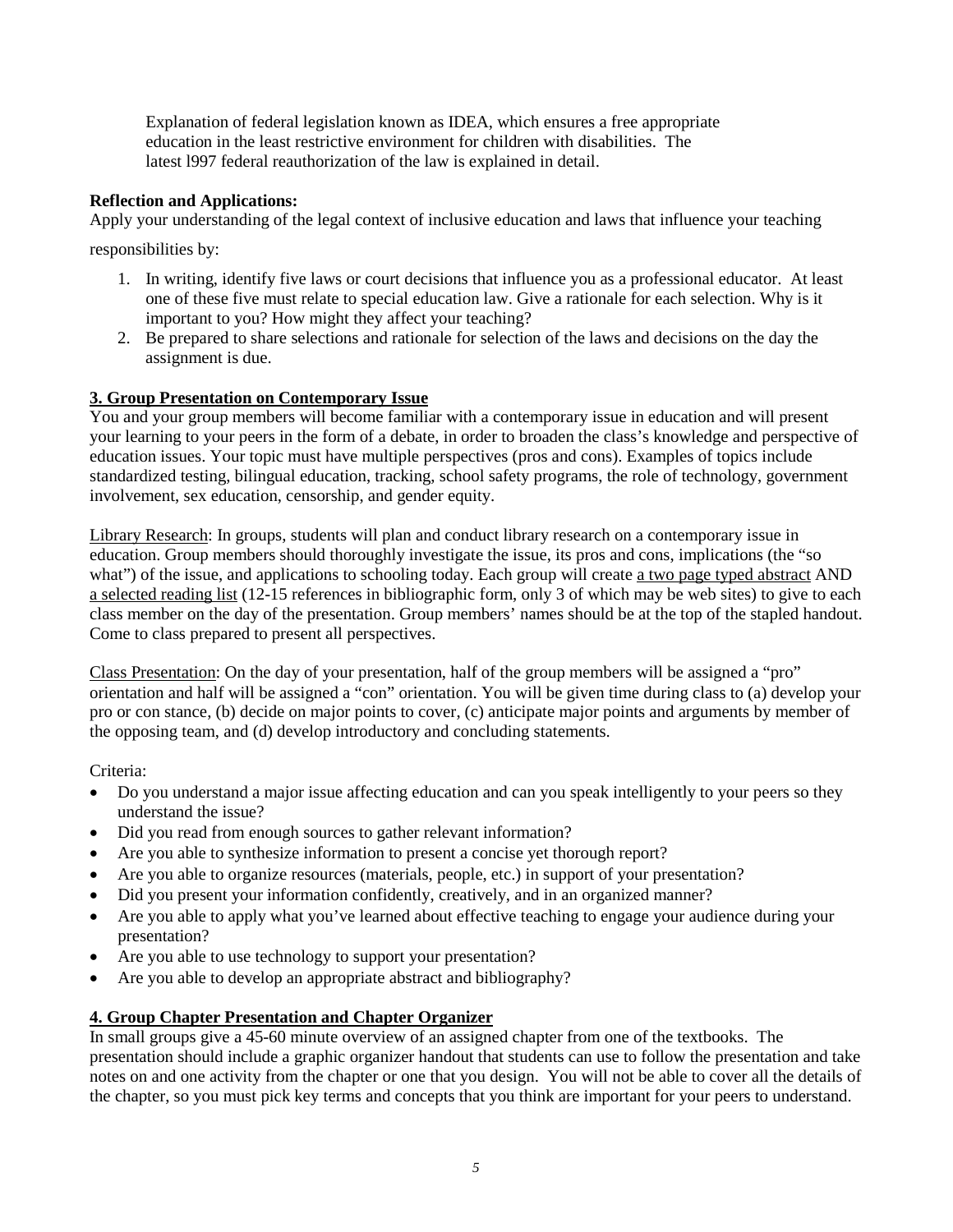## **5. Field Experience Log and Journal**

In order for you to understand the complexity of today's classrooms, students and the various ways teachers address the needs of their classes, you will observe in a variety of classroom settings in order to determine if, and at what level, you might want to teach.

Students will maintain a log of hours spent observing/participating in classrooms. This log should reflect a minimum of 45 hours spent in various classrooms at different grade levels and on different sites. Approximately half of your time should be spent in one teacher's classroom, and the remainder of the time should be distributed among other classrooms. You will maintain a journal documenting assumptions/expectations, interesting observations, connections to concepts studied in EDUC 350, analyses, and questions. A minimum of 15 journal entries is required. The format to be used will be explained in class.

### Criteria:

- Can you articulate your assumptions/expectations about a given setting and then identify how your observation affects those assumptions/expectations?
- Can you observe pertinent details, and can you see both the "big picture" of the classroom as well as focus in on specific methods, interactions, etc.?
- Can you monitor and take responsibility for your placement to include meeting the requirements of varied settings and minimum hours?
- Can you relate your classwork and reading to your observations and provide insightful analysis about that relationship?
- Were you able to move from passive observer to participant in your field experience?